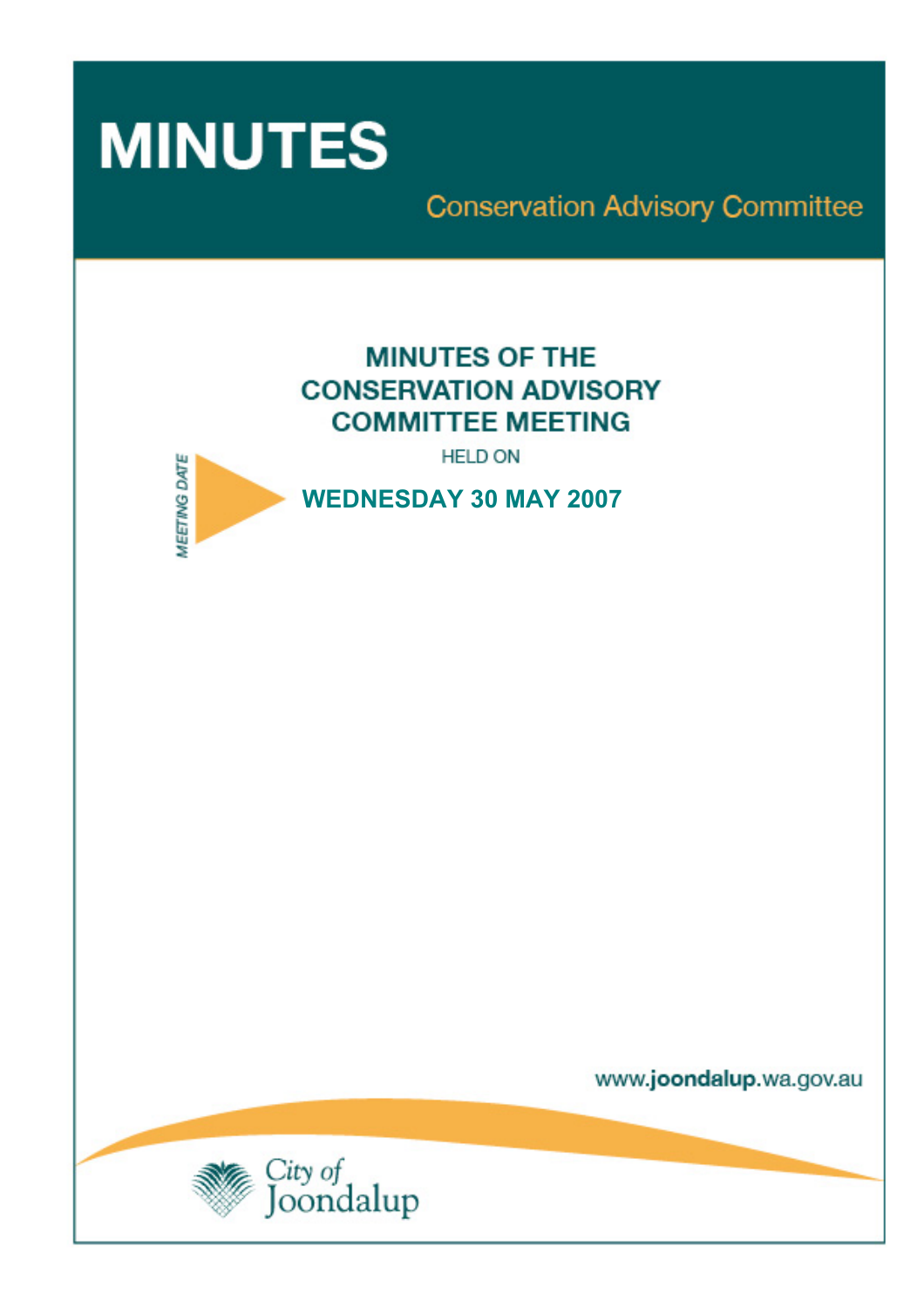# **CITY OF JOONDALUP**

#### **MINUTES OF THE CONSERVATION ADVISORY COMMITTEE MEETING HELD IN CONFERENCE ROOM 2, JOONDALUP CIVIC CENTRE, BOAS AVENUE, JOONDALUP ON WEDNESDAY 30 MAY 2007.**

### **ATTENDANCE**

### **Committee Members:**

| Cr Steve Magyar         |  |
|-------------------------|--|
| Cr Michele John         |  |
| Cr Brian Corr           |  |
| Cr Marie Macdonald      |  |
| Mrs Marilyn Zakrevsky   |  |
| Mr Ralph Henderson      |  |
| Mr Barry Fitzsimmons    |  |
| Dr Marjorie Apthorpe    |  |
| Mr John Chester         |  |
| Mrs Wendy Herbert       |  |
| <b>Ms Alice Stubber</b> |  |

**Deputy Presiding Person** 

**Presiding Person** 

#### **Officers:**

Mr Murray Ralph Manager, Infrastructure Management Services Mr Keith Armstrong Conservation Co-ordinator Mrs Jill Hewison **Administrative Secretary** 

### **DECLARATION OF OPENING**

The Presiding Person declared the meeting open at 1810 hrs.

### **APOLOGIES/LEAVE OF ABSENCE**

Cr Sue Hart Ms Phyllis Robertson

### **CONFIRMATION OF MINUTES**

#### MINUTES OF THE CONSERVATION ADVISORY COMMITTEE MEETING HELD ON 28 MARCH 2007

**MOVED Cr John SECONDED Cr Corr that the minutes of the meeting of the Conservation Advisory Committee held on 28 March 2007 be confirmed as a true and correct record.** 

#### The Motion was Put and **CARRIED** (11/0)

**In favour of the motion:** Cr Magyar, Cr John, Cr Corr, Cr Macdonald, Mrs M Zakrevsky, Mr R Henderson, Mr B Fitzsimmons, Dr M Apthorpe, Mr J Chester, Mrs W Herbert, Ms A Stubber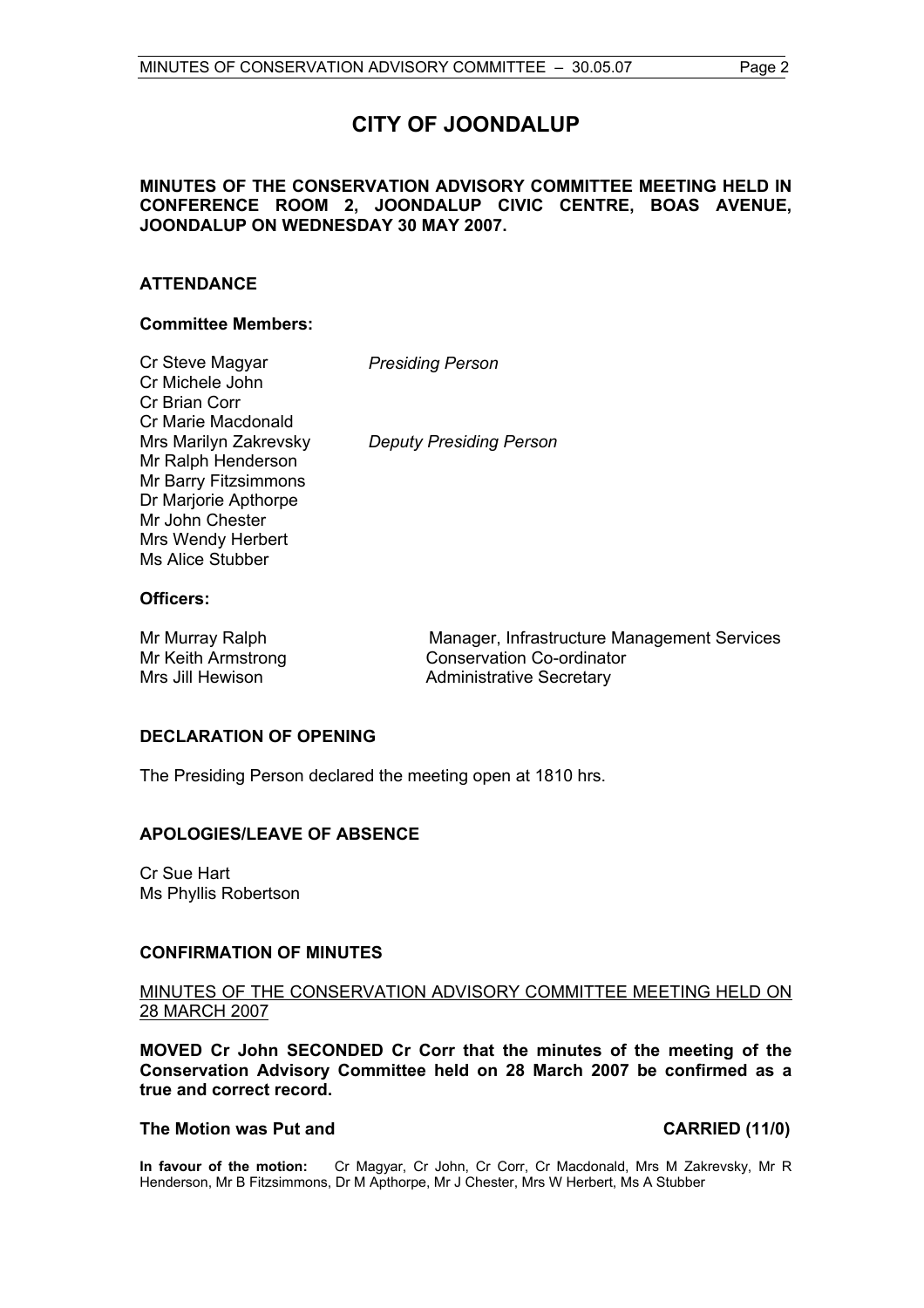#### **ANNOUNCEMENTS BY THE PRESIDING PERSON WITHOUT DISCUSSION**

Mr John Wood has tendered his resignation from the Conservation Advisory Committee. Mr Wood has asked that the position remain open for a member of the Friends of Craigie Bushland however this may present difficulty in achieving a quorum.

#### **RESIGNATION BY COMMITTEE MEMBER**

**MOVED Cr Magyar SECONDED Cr John that the Conservation Advisory Committee :** 

- **1 ACCEPTS the resignation from Mr John Wood and thanks him for his contribution to the Committee;**
- **2 NOTES the contribution to the Committee by Mrs Cherie Wood and thanks her for her many years service to the City.**

#### The Motion was Put and **CARRIED** (11/0)

**In favour of the motion:** Cr Magyar, Cr John, Cr Corr, Cr Macdonald, Mrs M Zakrevsky, Mr R Henderson, Mr B Fitzsimmons, Dr M Apthorpe, Mr J Chester, Mrs W Herbert, Ms A Stubber

#### **DECLARATIONS OF INTEREST**

Nil.

### **IDENTIFICATION OF MATTERS FOR WHICH THE MEETING MAY SIT BEHIND CLOSED DOORS**

Nil.

### **PETITIONS AND DEPUTATIONS**

**Nil.** 

#### **MOVED Cr Magyar SECONDED Cr John that the meeting do now adjourn to conduct a workshop on the handout tabled at the meeting regarding KPIs. The meeting to reconvene at 1900hrs on 30 May 2007.**

#### **The Motion was Put and CARRIED (11/0)**

**In favour of the motion:** Cr Magyar, Cr John, Cr Corr, Cr Macdonald, Mrs M Zakrevsky, Mr R Henderson, Mr B Fitzsimmons, Dr M Apthorpe, Mr J Chester, Mrs W Herbert, Ms A Stubber

*Meeting adjourned 1820 hrs and reconvened at 1915hrs.*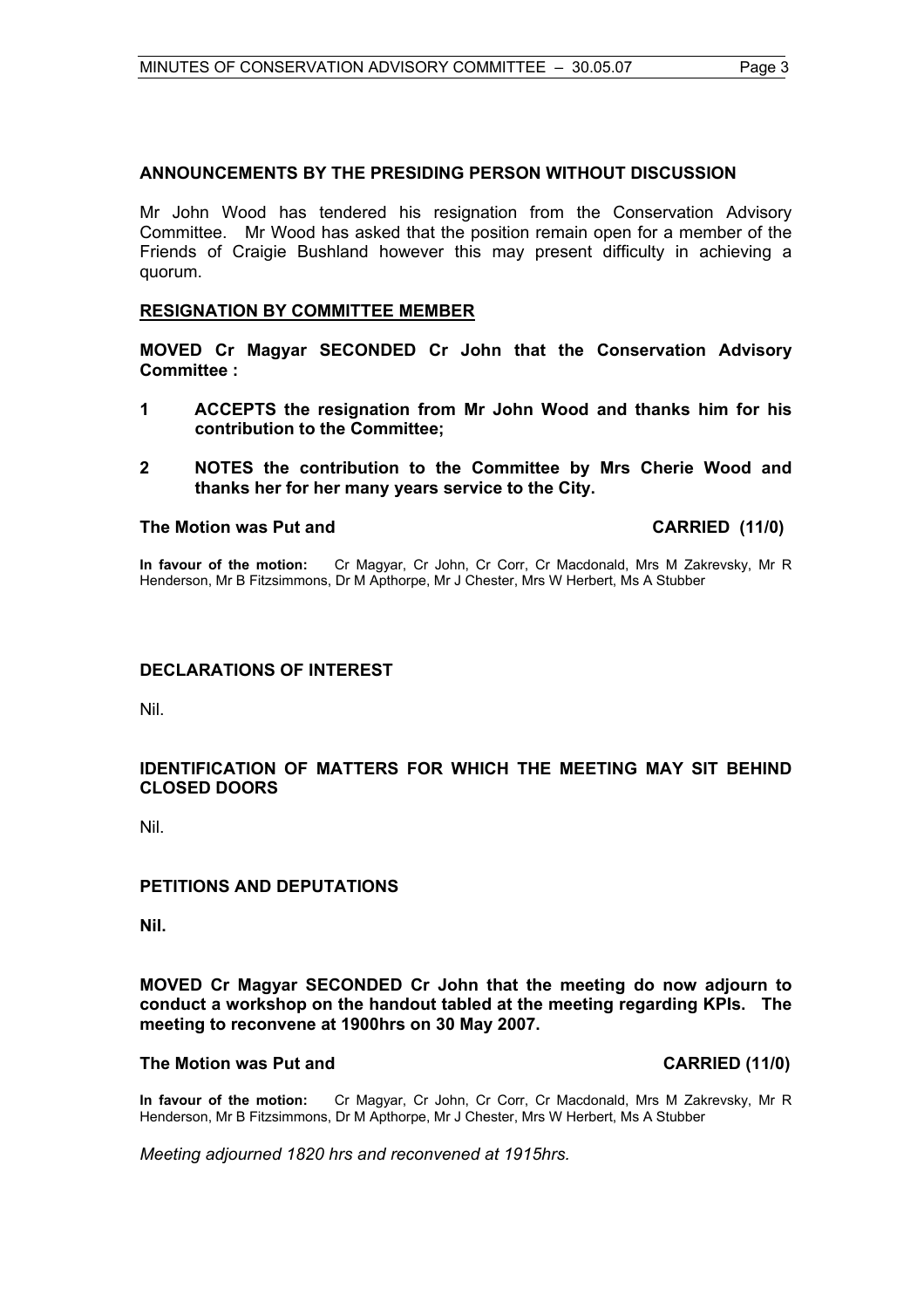#### **REPORTS**

## **ITEM 1 BUSHLAND FENCING**

**WARD:** All

**RESPONSIBLE** Mr David Djulbic **DIRECTOR:** Infrastructure Services

#### **PURPOSE**

To introduce the report titled Bushland Fencing to the Conservation Advisory Committee.

#### **EXECUTIVE SUMMARY**

At the March 2007 meeting of the Conservation Advisory Committee (CAC), Officers were asked to provide the CAC with a report detailing an alternative to the use of treated pine posts for the construction of fencing within the City's Coastal reserves.

#### **BACKGROUND**

The CAC is a Council Committee that advises Council on subjects relating to biodiversity and the management of natural areas within the City of Joondalup. The CAC meets on a monthly basis.

The Committee membership comprises of five Councillors, a representative from each of the City's Bushland Friends Groups and community members with specialist knowledge of biodiversity issues.

At the March 2007 meeting of the Conservation Advisory Committee, a report was requested from staff to examine possible alternatives to the use of pine posts in the construction of coastal reserve fencing within the City.

### **DETAILS**

#### **Issues and options considered:**

Currently two types of fencing are utilised to protect bushland reserves in Joondalup. Larger conservation reserves such a Hepburn Heights Bushland and Warwick POS Bushland have CCA treated pine horizontal poles supported by CCA treated pine posts; this framework supports plastic coated "Cyclone" mesh. The most predominant fence type used by the City consists of CCA treated pine posts that supports "Ringlock" mesh. The Coastal Dual Use Path would have approximately 30 kilometres of this style of fencing alone. The cost to install this fencing type averages about \$10 per metre, this cost can have a small variation dependent on the terrain and how many corners are required at the fence's location.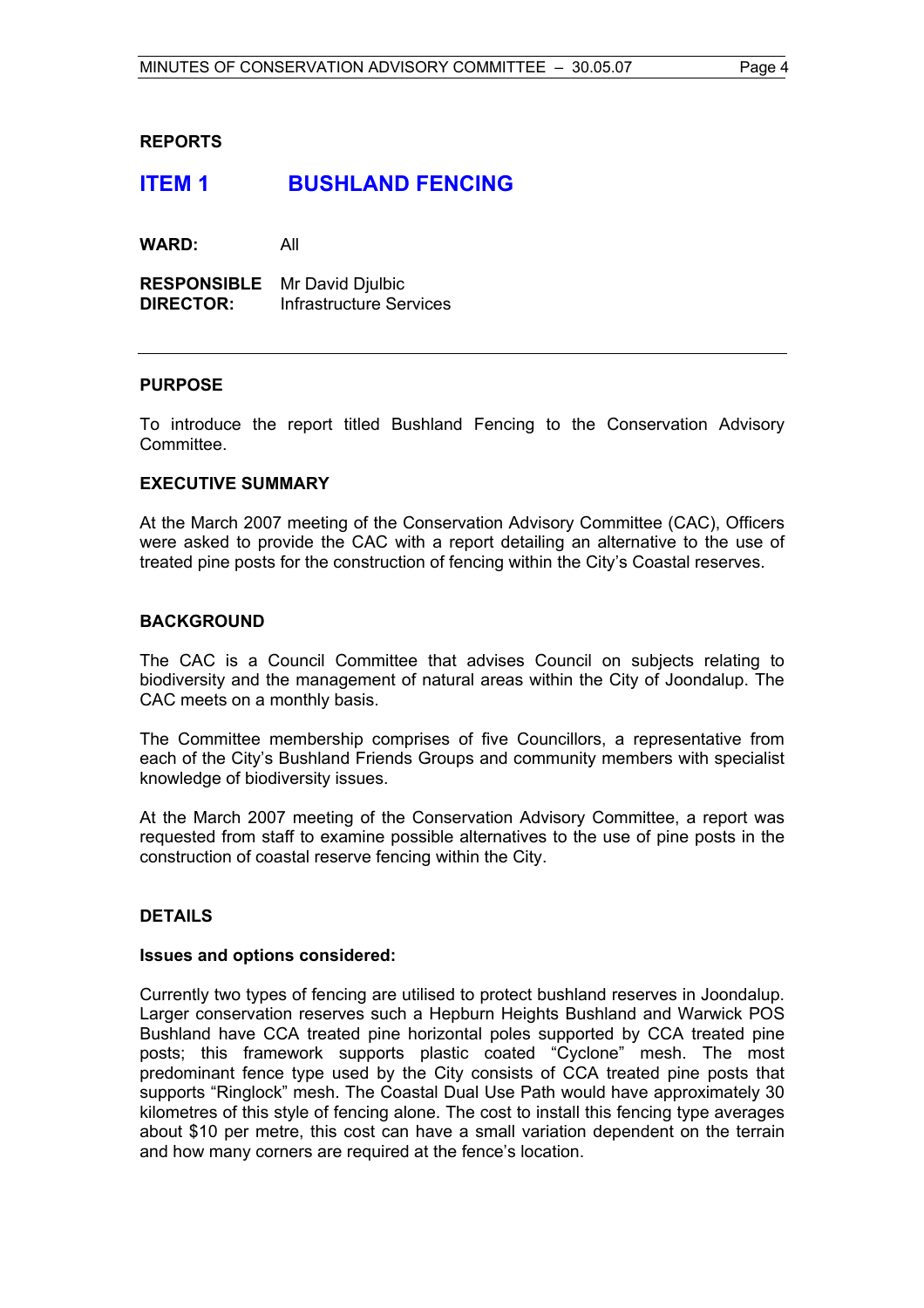A draw back with any style of fencing that uses pine posts in its construction is the flammability of the timber in the circumstance of a bushfire. This problem can be exacerbated because in the case of fire, the burning timbers can give off toxic fumes from the chemicals used to preserve the posts at the time of manufacture. To overcome this problem Operational Staff endeavour to cut native vegetation away from fencing to form a break of about one metre. This pruning regime has been common practice along the Coastal Dual Use Path for a number of years. A number of members of the Joondalup Community Coast Care Forum have raised concerns at this form of pruning and would prefer that non flammable fencing materials be used. This would allow native vegetation to grow closer to the fence and reduce the pruning requirement and also negate the requirement for the gap between the vegetation and the fence, which can be an area for weeds to grow. It is worth noting that the City has an obligation not to allow vegetation to grow in such a manner that it impedes people using the pathway or obscures vision. Indeed, it is particularly important that fast moving cyclists can be seen by other path users.

An alternative to the use of treated pine posts could be the use of recycled plastic posts. These are more fire retardant, but can be damaged by sustained proximity to a heat source. Recycled plastic fence posts have a life span greater than that of pine posts.

The cost of fencing using the recycled plastic post option is \$30 per metre. The cost of using pine posts is \$10 per metre.

The cost to replace the current form of coastal fencing with the recycled plastic post would be approximately \$900,000.

#### **Link to Strategic Plan:**

#### Key Focus Area

Caring for the environment.

#### **Outcomes**

The City is environmentally responsible in its activities.

#### **Objectives**

To plan and manage the City's natural resources to ensure environmental sustainability.

#### **Strategies**

- 2.1.1 Maintain and protect natural assets to retain biodiversity.
- 2.1.2 Further develop environmentally effective and energy-efficient programs.
- 2.1.3 Develop a coordinated environmental framework, including community education.

#### **Legislation – Statutory Provisions:**

The Local Government Act 1995 allows a Council to establish committees to assist a council to exercise the powers and discharge duties that can be delegated to a committee.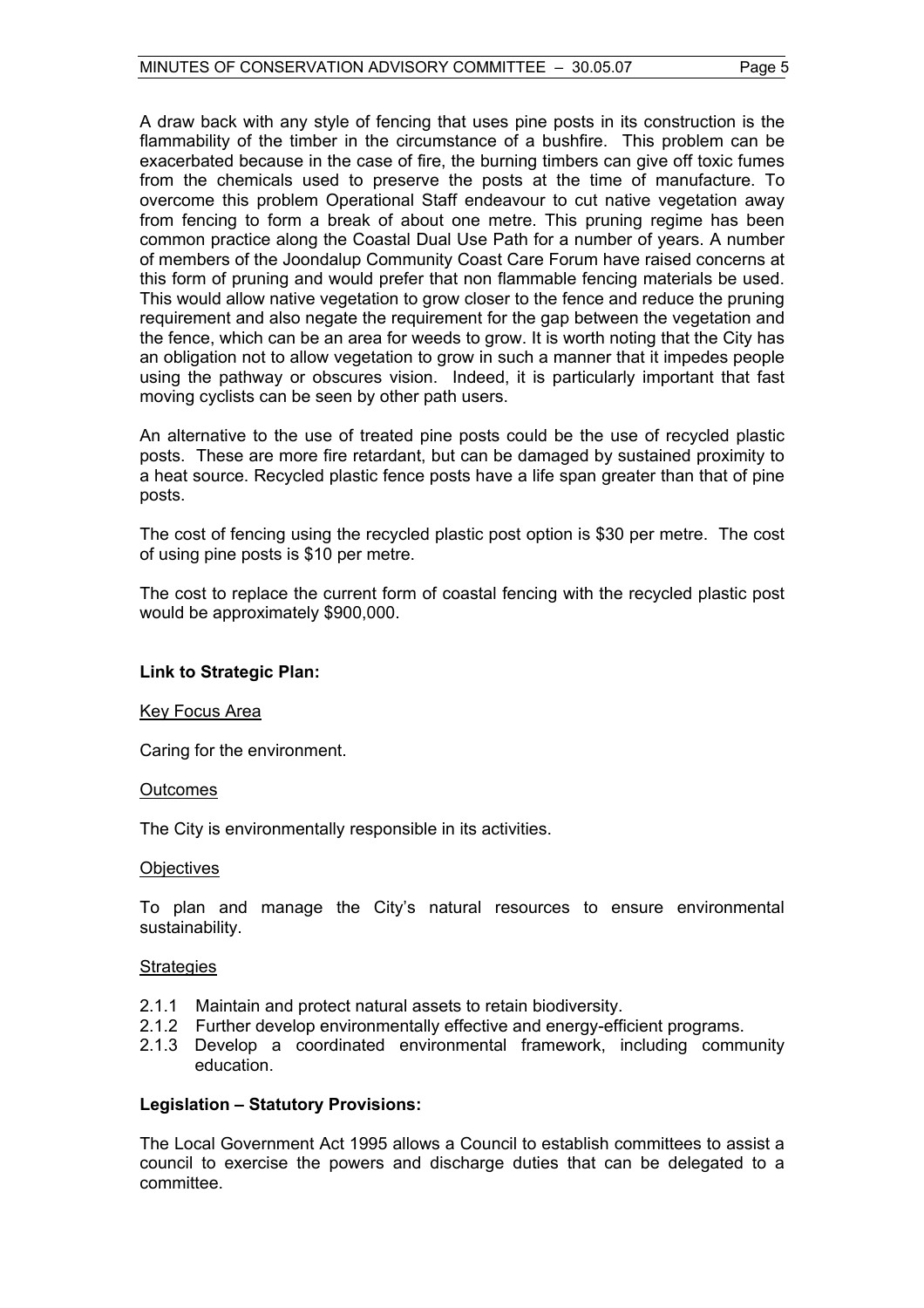#### **Risk Management considerations:**

Not Applicable

#### **Financial/Budget Implications:**

Not Applicable

**Policy implications:** 

Not Applicable

#### **Regional Significance:**

Not Applicable

#### **Sustainability implications:**

#### **Environmental**

Conservation Advisory Committee objective - "To make recommendations to Council for the Conservation of the City's natural biodiversity".

#### Social

To promote partnerships between Council and the Community to protect the City's natural biodiversity as contained within its various natural areas (bushland, wetlands and the coastal environment).

#### **Consultation:**

The Conservation Advisory Committee provides a forum for community consultation and engagement on natural areas.

#### **COMMENT**

It is considered that the current post and "Ringlock" style of coastal fencing continues to be a serviceable and cost effective form of fencing for the Coastal Dual Use Path, and that replacing or phasing out this form of fencing at this time would not be an effective use of Council funds and resources.

#### **ATTACHMENTS**

Nil

### **VOTING REQUIREMENTS**

Simple Majority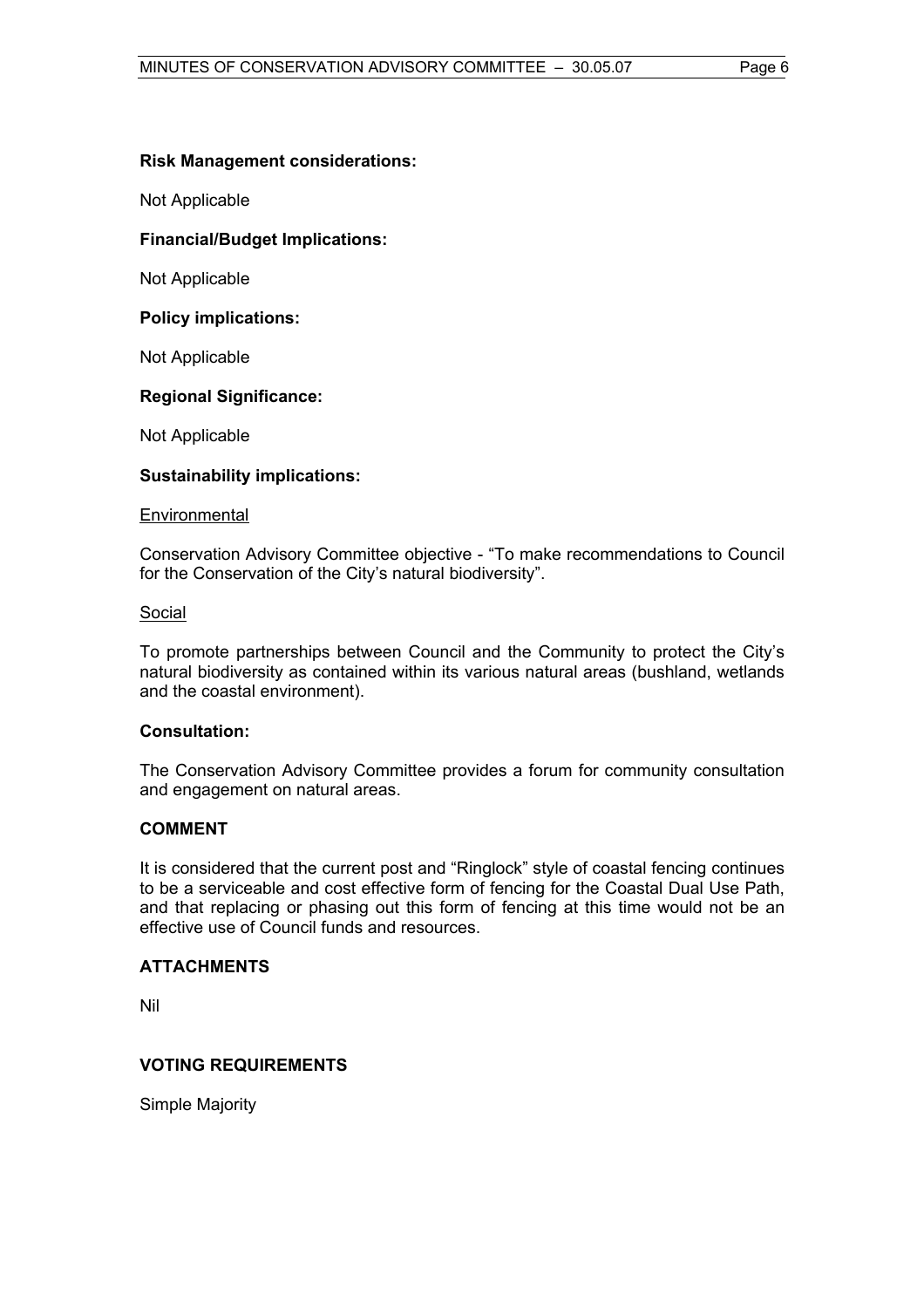#### **OFFICER'S RECOMMENDATION**

That the Conservation Advisory Committee RECEIVES the report titled "Bushland fencing".

The Conservation Co-ordinator gave an overview of the report. Discussion ensued on the feasibility of changing the type of fence posts currently utilised to protect bushland reserves along the Coastal Dual Use Path.

#### **MOVED Mrs M Zakrevsky SECONDED Dr M Apthorpe that:**

- **1 The Conservation Advisory Committee RECEIVES the report titled "Bushland fencing";**
- **2 The Conservation Advisory Committee RECOMMENDS to Council that it review its current fenceline management practices along natural areas and reports back to the Conservation Advisory Committee as the current practices are detrimental to the asthetics and the effectiveness of weed control and general conservation practices;**
- **3 The City ensures that the persons who carry out the work have suitable knowledge, skills and training to carry out the work.**

**AMENDMENT MOVED Cr Corr SECONDED Mr B Fitzsimmons that point two (2) of the motion be amended to read "RECOMMENDS to Council that it review some of the current practices as these could be detrimental to the asthetics and the effectives of weed control and general conservation practices".** 

Discussion ensued.

#### The Amendment was Put and **LOST** (5/6)

**In favour of the Amendment:** Cr Corr, Cr Magyar, Mr B Fitzsimmons Mr J Chester, Ms A Stubber **Against the Amendment:** Cr Macdonald, Cr John, Mrs M Zakrevsky, Mr R Henderson, Dr M Apthorpe, Mrs W Herbert

Cr Corr raised concerns in relation to point 2 of the Motion.

#### **The Motion as MOVED by Mrs M Zakrevsky SECONDED by Dr M Apthorpe Was Put and CARRIED (6/5)**

**In favour of the Motion:** Cr Macdonald, Cr John, Mrs M Zakrevsky, Mr R Henderson, Dr M Apthorpe, Mrs W Herbert **Against the Motion:** Cr Corr, Cr Magyar, Mr B Fitzsimmons, Mr J Chester, Ms A **Stubber** 

#### **MOTIONS OF WHICH PREVIOUS NOTICE HAS BEEN GIVEN**

Nil.